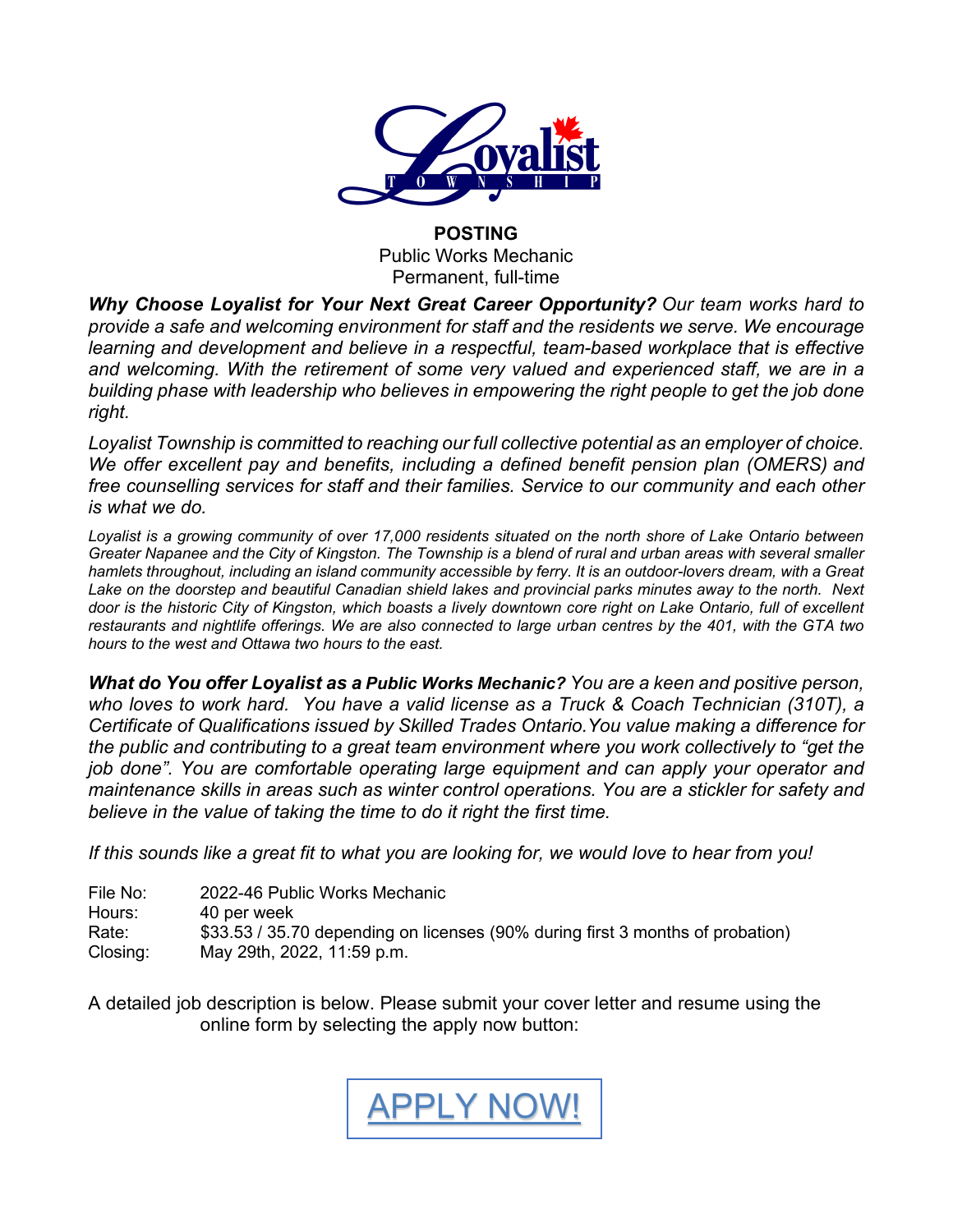

**POSITION TITLE: PUBLIC WORKS OPERATOR DEPARTMENT: COMMUNITY & CUSTOMER SERVICES REPORTS TO: SUPERVISOR OF PUBLIC TRANSPORTATION & FLEET CATEGORY: PERMANENT FULL-TIME UPDATED: MAY 2022**

### **POSITION SUMMARY:**

This position is responsible for troubleshooting and completing minor & major repair work on gas, diesel and alternative fuels powered vehicles; completing vehicle inspections and certifications; scheduling and carrying out preventative maintenance of a wide variety of Township fleet and specialized off-road vehicles.

During the winter control months, this position is part of the Public Works operation team and operates a variety of equipment and provides labour for regular roads maintenance, winter sanding and plowing operations and other departmental activities.

### **MINIMUM QUALIFICATIONS:**

- Must hold a valid license as a Truck and Coach Technician 310T.
- Must hold Certificate of Qualifications issued by Skilled Trades Ontario .
- Demonstrated experience in heavy-duty equipment repair.
- Good knowledge of relevant standards & legislations including Ministry of Transportation (MTO) Regulations, Highway Traffic Act and Occupational Health & Safety Act.
- Required to possess and maintain valid Class 'DZ' driver's license.
- Required to obtain and maintain satisfactory CPIC (Criminal Record Check).
- Must possess basic computer skills.

## **ASSET QUALIFICATIONS:**

- A valid license as an Automotive Service Technician 310S.
- A valid license as a Heavy Duty Equipment Technician 421A.
- Certification for: First Aid CPR, WHMIS.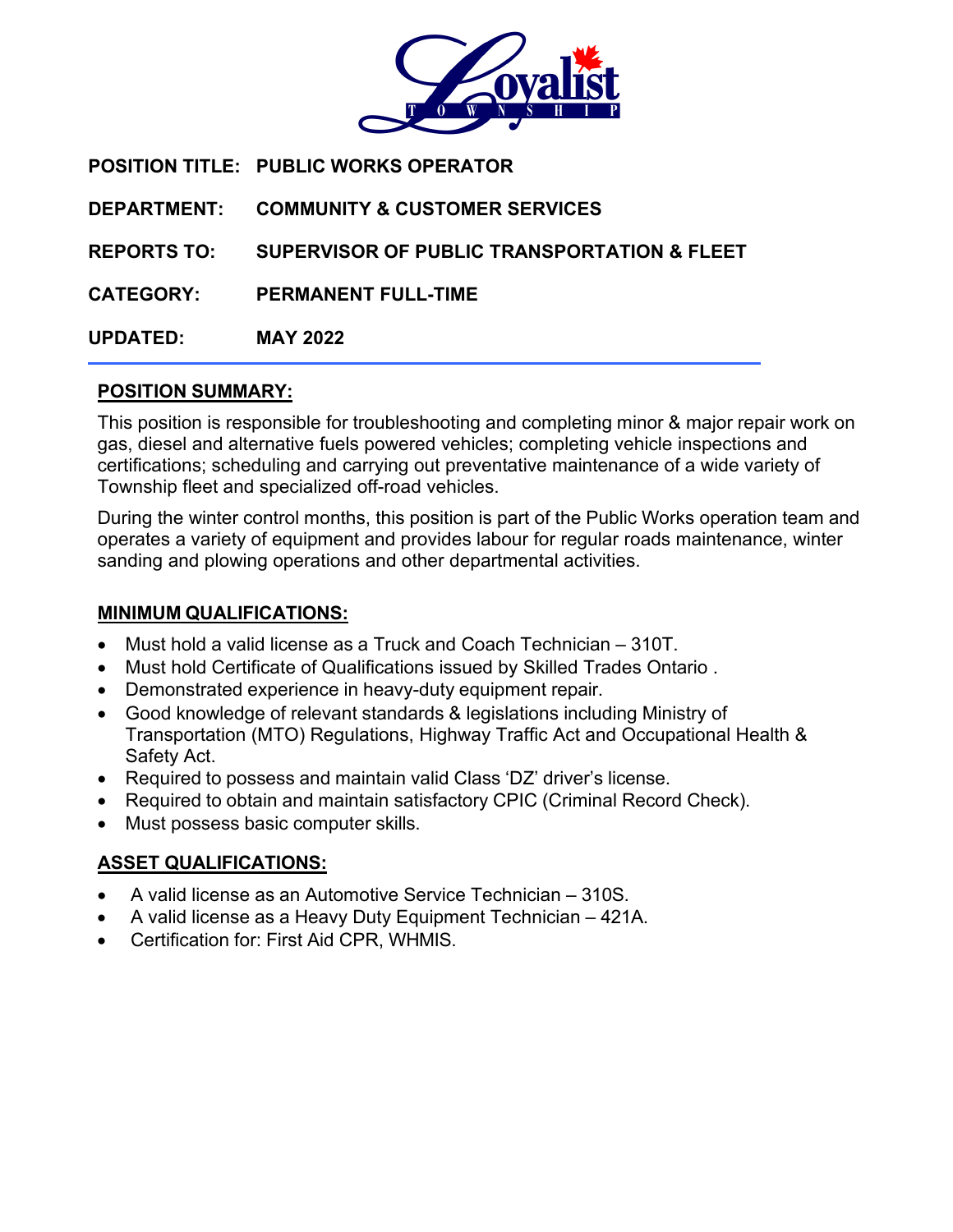| Level I                                                      | <b>Level II</b>                                                                                                                                                                                       |  |  |
|--------------------------------------------------------------|-------------------------------------------------------------------------------------------------------------------------------------------------------------------------------------------------------|--|--|
| Experience in heavy truck and<br>equipment maintenance       | Has 5-year experience in heavy<br>truck and equipment maintenance,<br>procedures with a minimum of two                                                                                                |  |  |
| Has a class "T" Truck and Coach<br>Technician licence (310T) | years continuous employment in<br>certified trade                                                                                                                                                     |  |  |
|                                                              | Has a class "T" Truck and Coach<br>Technician licence (310T); and<br>either a valid class "S" Automotive<br>Service Technician licence (310S)<br>or a valid Heavy Duty Equipment<br>Technician (421A) |  |  |

# **SPECIFIC SKILLS, ABILITIES AND KNOWLEDGE REQUIRED:**

- Complete knowledge of current MTO Vehicle Inspection requirements.
- Good physical condition required to conduct inspections, traverse work sites, perform activities in confined and limited spaces, lifting of light and heavy objects, and use tools and equipment that require a high degree of manual dexterity.
- Must demonstrate knowledge of current hydraulic components, including operation and repair procedures.
- Must demonstrate a thorough knowledge of electric welding and MIG, TIG, and Stick welding and cutting procedures.
- Ability to operate different pieces of construction equipment, evaluate problems and test for proper operation on repairs.
- Must demonstrate the ability to work independently in a safe manner
- Demonstrate sound judgement and organizational ability.
- Thorough understanding of the Occupational Health and Safety Act, and workplace health and safety standards and safe working practices.
- Ability to work with minimal supervision.

## **DUTIES AND RESPONSIBILITIES:**

## **Mechanic**

- Responsible for the maintenance and repair of all Township vehicles and equipment and operating roads equipment for regular roads maintenance, construction, and winter plowing and sanding operations, as assigned by Supervisor.
- Maintain and repair Township vehicles and equipment to provide for their safe operation and fulfill the requirements of the applicable legislation.
- Assist in the development of preventative maintenance routines for Township vehicles and equipment to assist in extending life spans and reduce downtime in consultation with the Supervisor.
- Coordinate and perform preventative maintenance and care schedules and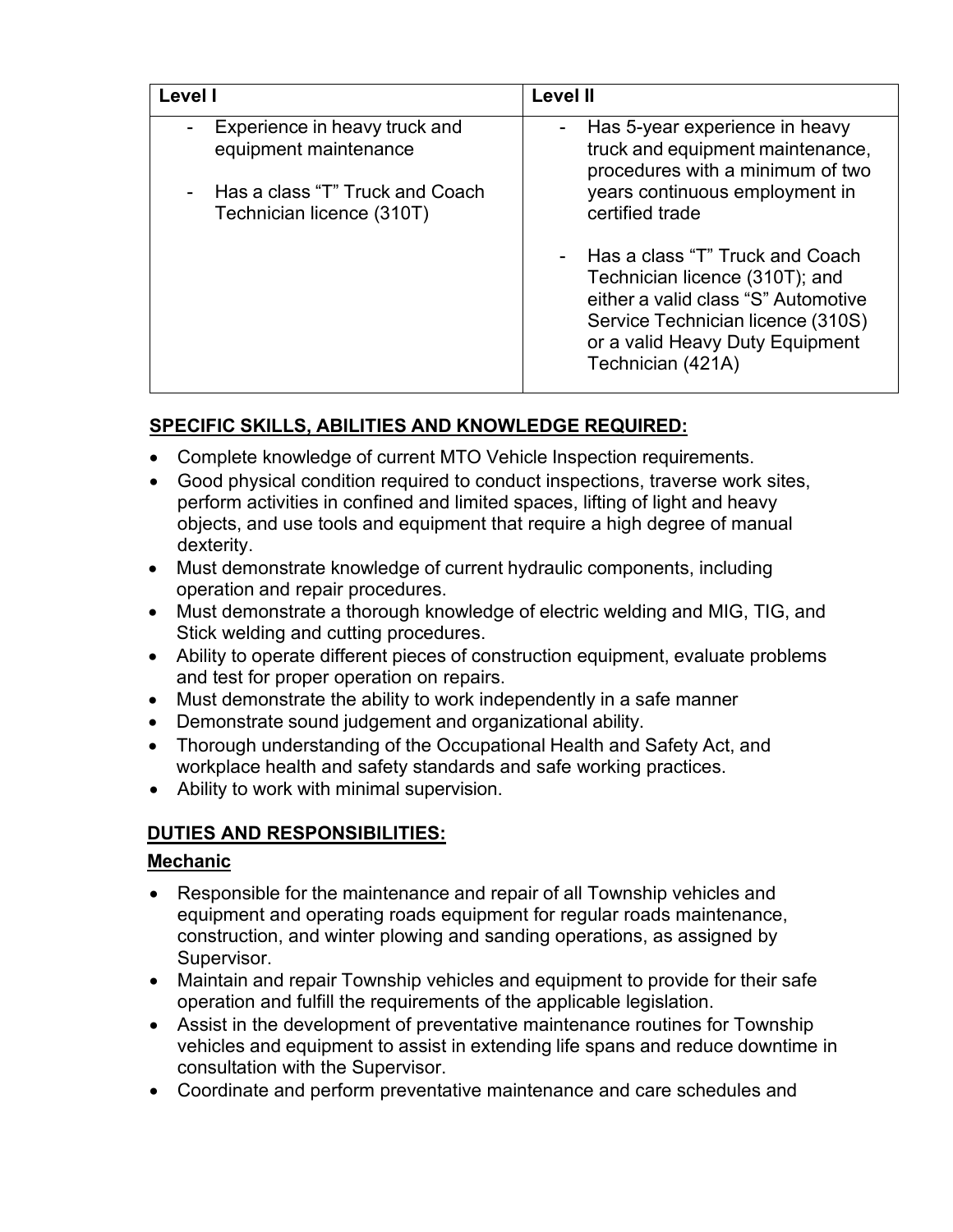procedures for all vehicles and equipment in consultation with the Supervisor.

- Advise the Supervisor on matters pertinent to the maintenance, inspection, repair and operation of equipment and vehicles.
- Maintain records and mandatory documentation required by the Ministry of Transportation of Ontario (MTO) and the Commercial Vehicle Operator Registration (CVOR).
- Complete Ministry of Transportation Mechanical Fitness inspections and repairs, including the signing of all required certificates and forms.
- Respond to various emergencies related to maintaining Township vehicles and equipment.
- Recommend and implement modifications to equipment and/or operating procedures.
- Handle all materials related to vehicle maintenance and repairs including the inventory of stock.
- Compile repair records for each piece of equipment, in an orderly fashion
- Provide technical information to drivers and operators regarding general maintenance.
- Work involves some contact with the public when outside the shop environment which requires appropriate tact to obtain co-operation and approval of action.
- Must be prepared to work overtime as required to handle emergencies or to meet deadlines.
- Determine the type of repair, time and materials required. Discuss timeframe and cost of repair with Supervisor.
- Complete repairs to vehicles and equipment as needed which may include, but is not limited to, rebuilding, replacing, or repairing vehicle parts such as engines, brakes, transmission lines, electrical assemblies, and accessories
- Handle welding and minor bodywork for vehicles.
- Repair, dismantle, inspect, rebuild, assemble, adjust, and test all gas, diesel and alternative fuel powered equipment, including, but not limited to loaders, graders, backhoe, dump trucks, steamers, pickups, chainsaws, water pumps, generators and excavators.
- Maintain clean shop, storage, and parts area.
- Ensure that equipment and tools are properly maintained and stored.
- Perform the responsibilities of the position within the legislative and regulatory standards set out in applicable Provincial and Township standards.
- Perform responsibilities of the position consistent with the operational policies of the Township.
- Participate in fleet condition assessments to determine the lifecycle of equipment and fleet.
- Order parts through authorized vendors and maintain adequate inventory in the garage.
- Participate in the training of operators in the safe handling and control of a wide variety of equipment.
- Perform other duties, as requested.